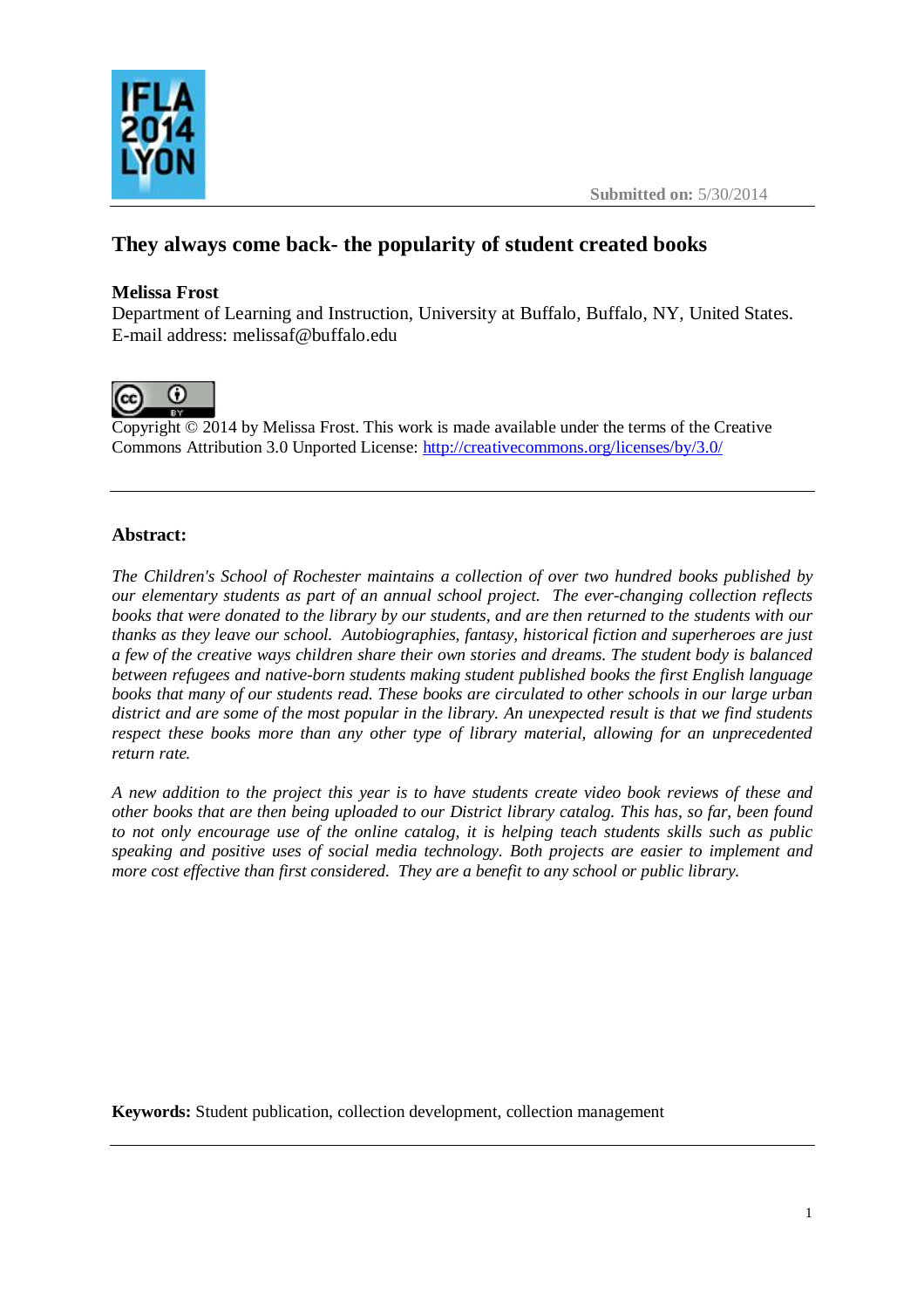### **Introduction**

The Rochester City School District in Rochester, NY is located next to Lake Ontario. Sadly despite its beautiful location and rebounding county economy, it is the fifth poorest city in the United States with one of the highest child poverty rates (Doherty, 2013). The Children's School of Rochester (CSR) is a unique school within the district of 32,000 students. CSR provides education for local students, refugees, and immigrant students, maintaining a 50-50 ratio of native speakers and English languages learners in an immersion model of education. Within the school library is a collection that currently consists of 353 books published by our own elementary students, shared by all students and inter-library loaned to the larger district upon request as well.

#### **Student publication collection**

Our student created book collection began as an annual school project by the school resource teacher. With a shift in her position, servicing different grade levels annually, the books range in breath from fourth grade autobiographies to a set of second grade books on superheroes. The project typically starts during the second semester of school and continues over several weeks during their English language learning time in the classroom. The teachers help the students develop the plot, give time for multiple revisions, read former student books and teach the students how to edit each other's work. Within the library, students discuss genres, read books by former students and conduct any research necessary for non-fiction books. Throughout the project we talk about plagiarism, copyright, the importance of citations and work on cataloging the books when they are completed.

As part of the book publication project students learn to share their creations by donating them to the school library. At first, the students are very excited about being benefactors until the reality sets in and they realize they are not able to take their hard work home. This is very difficult for most students since at the beginning of the project, they are excited to share their stories, however the closer they come to completing their projects, the more difficult it becomes for them to let go of a work they have invested weeks in. Time no longer permits the creation of a second copy, as it did when we created the original core collection, so students are not happy to hand over their prized books at the end of the project.

Beyond the core collection, the current collection created by still-enrolled students is returned to them with thanks as they leave our school. The most important library circulation requirement of student created materials is preventing students from borrowing their own books. After the first two "author" loans were not returned, we had to adopt the policy that students may not borrow their own books. They cannot legally be retrieved, since they are, essentially, "on loan" to the school. Therefore, there are no author checkouts. They are welcome to bring family members in to view and are constantly reminded they will get it back when they leave. These wonderful books include a wide range of genres from autobiographies, fantasy, historical fiction and non-fiction animal books.

Since our student body is balanced between refugees and native-born students, the student published books are often many of our refuge students first attempt at writing English, as well as the first books they are able to read. An unexpected result is that we find students respect these books more than any other type of library material, and they have a 98% return rate.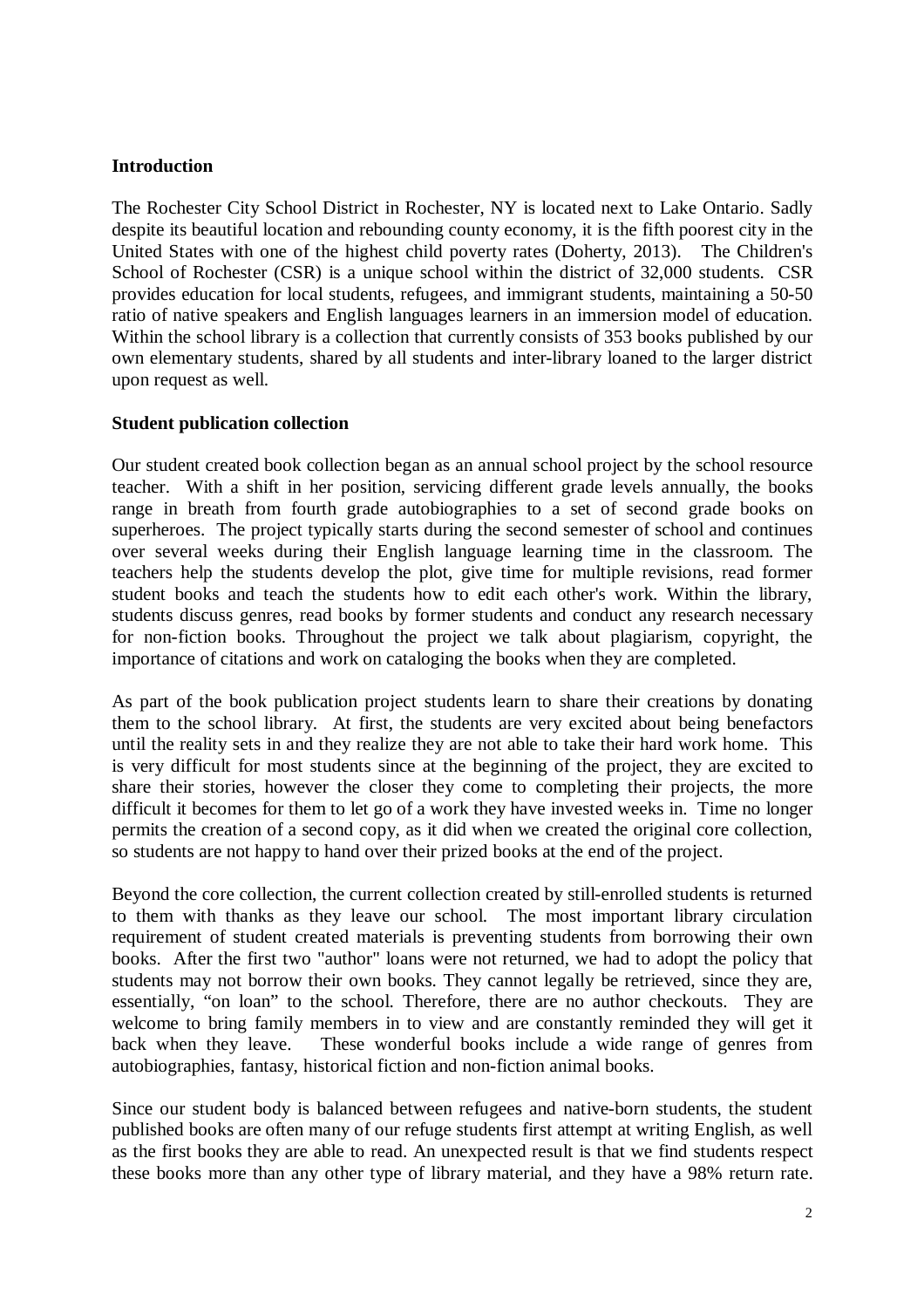The few books lost were found to have been taken by the authors themselves. Digital projects are one way to avoid having to restrict borrowing. However, digital projects, while they are are easy to upload and share copies of, can be troublesome to students for different reasons as well.

# **Digital projects**

Two years ago we begun working on having students create video book reviews of their books and other books in our library catalog. The local public television station has been recording Rochester City School students for years as part of a homework help segment, making digital recordings of our students doing book talks a regular occurrence. When our library automation system started to allow us to digitally upload student content, we began to look at non-physical content similar to the idea given to us by these homework help segments. Non-physical content would have fewer restrictions for circulation than our student created books and increase visibility of student work.

Visibility of student work helps promote our school as a school of choice in our school district and is a good advocacy tool when seeking additional funding. Student's benefit by practicing such skills as public speaking and learning various ways to positively use social media technology. We soon discovered digital projects are easier to implement and more cost effective than when we first considered digital projects. They are a benefit to any school or public library as they showcase student work and provide essentially free content to improve your collection. However, in spite of the benefits, students lost interest quickly when it was mentioned that their work would be posted for public consumption.

Digital productions are not as favoured by students as they are hesitant to produce content that may be viewable (and therefore up for negative criticism) by peers. The advent of social sites and increase in cyber bullying has created a socially sensitive student body that is more resistant to producing work to share online. Forcing creativity by making it a large part of a student's grade leads students to create video productions of indifferent quality that are on average not as in depth as former work produced in previous years.

## **Time Constraints**

Librarians choosing to replicate student publications project solely in the library are recommended to ensure plenty of time by overestimating the length of the project by at least three weeks. In the Rochester City School District, we typically see classes for 30-40 minutes a week, which time must include book circulation. Encouraging the students to work outside the school on the project is a priority if you expect to finish before the students become bored with the project. Shorter student created publications, such as video or written on-line book reviews, can also enhance your collection and become popular alternative projects for your students.

I allow three-four months for picture book creation and at least three weeks for something as basic as a Wordle review. Wordle is a web based cloud creator that is simple for students to use and provides immediate results. Sites such this are good choices for time-constrained librarians. Videos require more time than word cloud creations and much less than student books since scripts are shorter and do not require illustrations. A good quality short video may be made in less than two months, even less if done as a collaborative project with another teacher.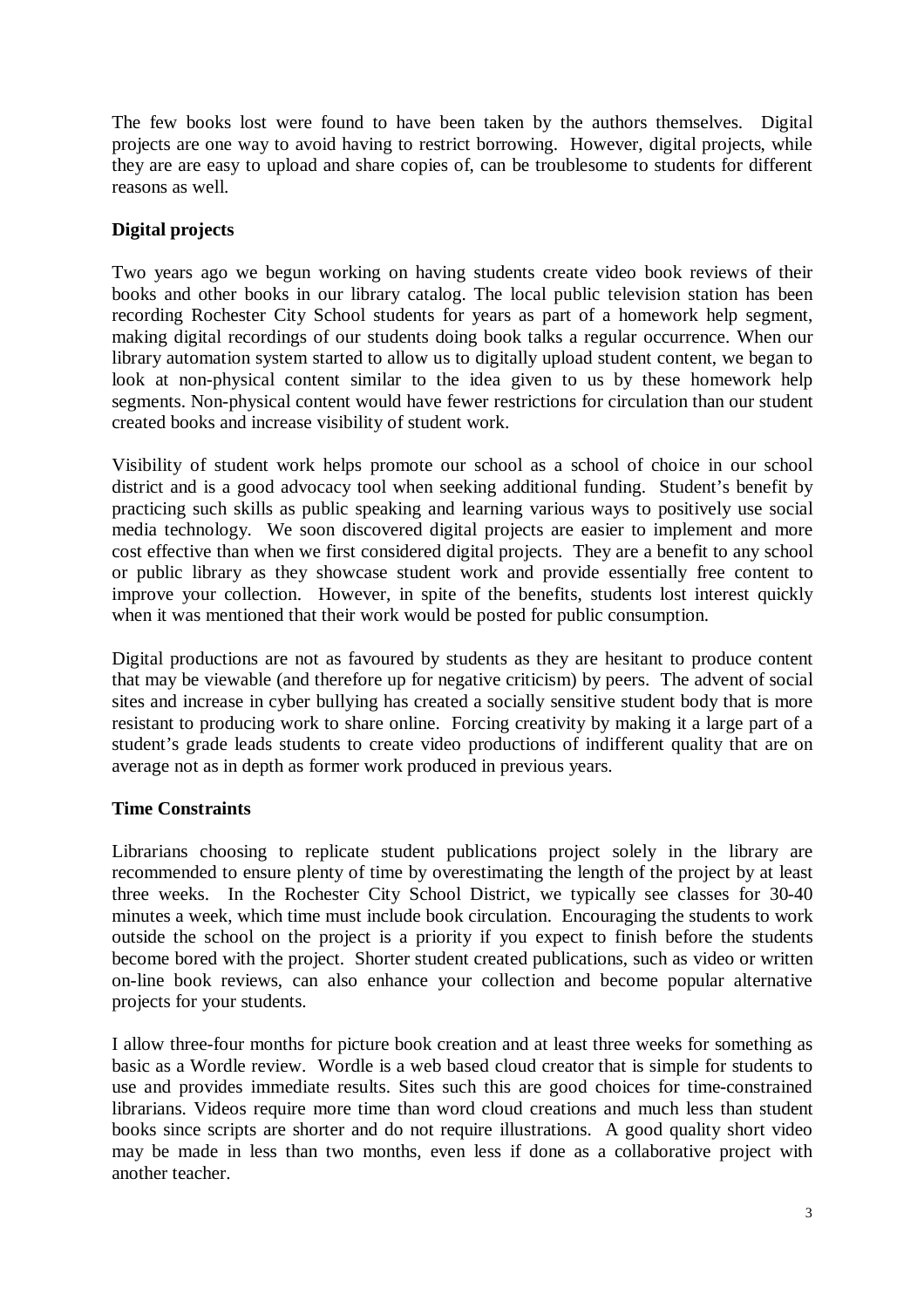#### **Conclusion**

I highly encourage librarians to consider working with their teachers and students to create student publications for their library. Despite the lessons learned shared in Appendix A, the benefit to the students and library makes it well worth a librarian's effort to deal with any issues that may occur. Student awareness of their responsibility to share knowledge and ideas with others is an important component of digital citizenship that student publication projects may teach.

Encouraging students to create high quality work is possible by using a variety of strategies, including, but not limited to, making the student publication completion some type of challenge, encouraging group work (versus a more risky individual project) making the donation of the work optional, and uploading the work to a site that does allow ratings. The students' social awareness as impact on their work would make an interesting topic for a future paper. Regardless, the students' perceptions of the social impact of their creations must be kept in the forefront of any librarian's thought that wishes to maintain such a collection.

#### **Acknowledgments**

My thanks to the staff and children of the Children's School of Rochester for all their hard work in creating student content for our library.

#### **References**

Doherty, E. (2013). *Poverty and the concentration of poverty in the nine-county greater Rochester area*. Rochester, NY : Community Foundation.